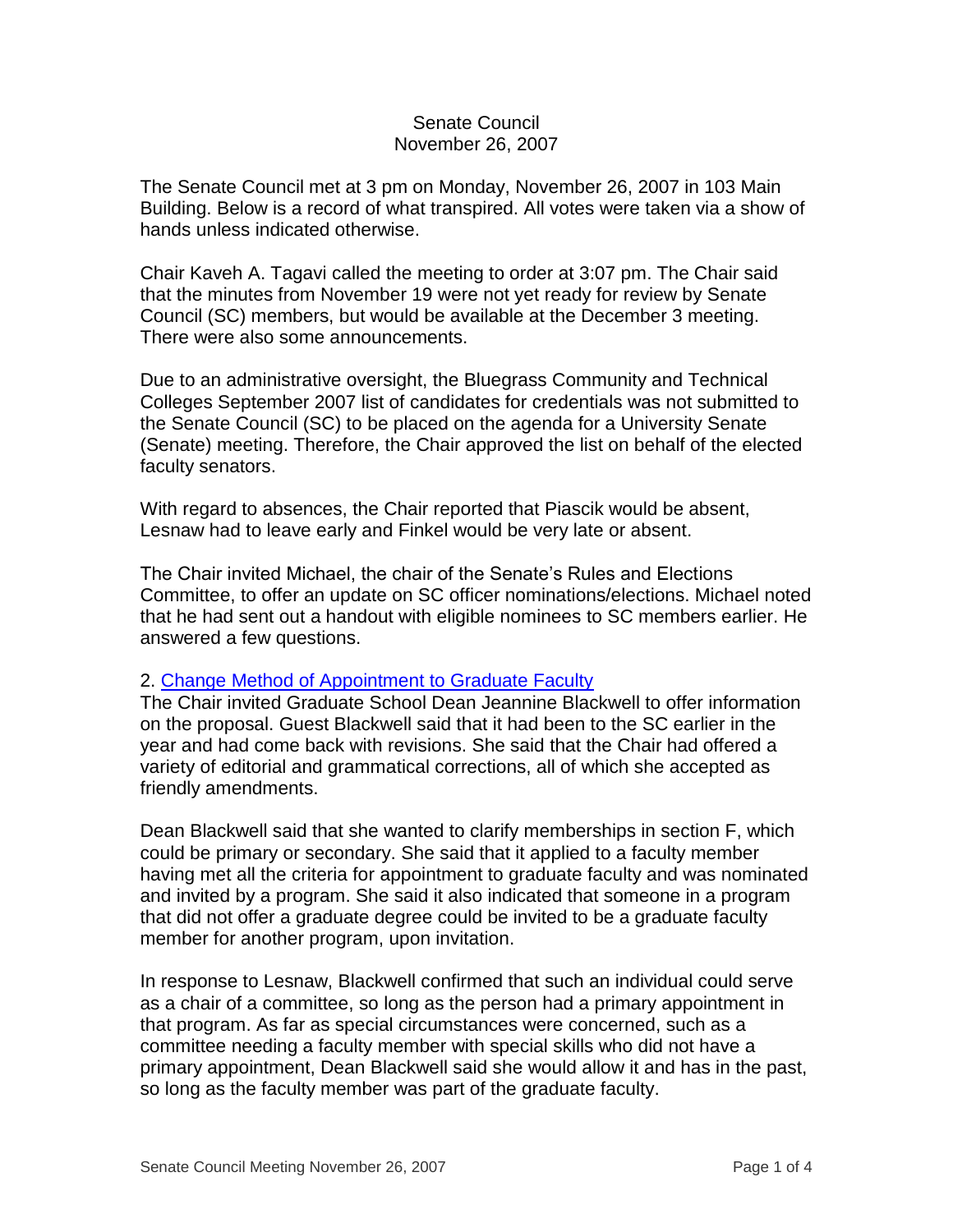Lesnaw asked Dean Blackwell to offer more information on term limits for appointments and how a program could remove someone who was not appropriately participating. Dean Blackwell replied that if someone was appointed to the graduate faculty at the associate level, the term would be for three years. Toward the end of the term, the Graduate School (GS) would contact the program and inquire as to whether or not the individual should continue. She said the GS relied on the program's faculty to determine criteria for promotion, etc. and to make related decisions. If a full member needed to be removed, she said the simplest way to do so would be to sit down with the faculty member and note that to be absolutely correct with respect to published responsibilities, it would be best for the faculty member to remove their name from the program and send a resignation to the dean of the GS. While that was the simplest way, the graduate faculty could hold a recorded vote about ending full membership, but she did not know of such an occurrence in recent memory. She said that language was not included in the section.

Lesnaw suggested that such language be incorporated, and a discussion on the matter followed. Dean Blackwell mildly objected, saying that having full graduate faculty status was intended to be permanent, similar to tenure. She said that it would be an exceptional case in which membership would be revoked, which would need to involve the GS dean, especially if removal of membership was not voluntary. She greatly preferred dealing with such situations on an ad hoc basis.

Thelin offered a suggestion that a student could simply be counseled not to invite a particular graduate faculty member, if there were problems with that person, but Aken noted that would not help if the advance knowledge of a problem was not had by the faculty member counseling the student. Lesnaw said that participation in the graduate faculty at the program level involved distribution of resources, how the program was advertised, and how rotations should best be dealt with.

Dean Blackwell said there were many instances where removal was the appropriate thing to do, but it should be a decision by the program. The program should establish criteria for admission, reappointment, continuation, etc. and should be codified at the programmatic level, which the GS dean could enforce. She said all past problems with members of the graduate faculty had been resolved informally through negotiations and without explicitly codified procedures.

Wood asked about the language for a terminal degree. After brief discussion with Dean Blackwell and other  $SC$  members, the Dean agreed to change<sup>1</sup> the wording in section A (that refers to the eligibility requirements) to "The doctor's doctoral degree or its equivalent in scholarly reputation."

 $\overline{a}$  $1$  Strikethrough indicates deleted text and underlining denotes new text.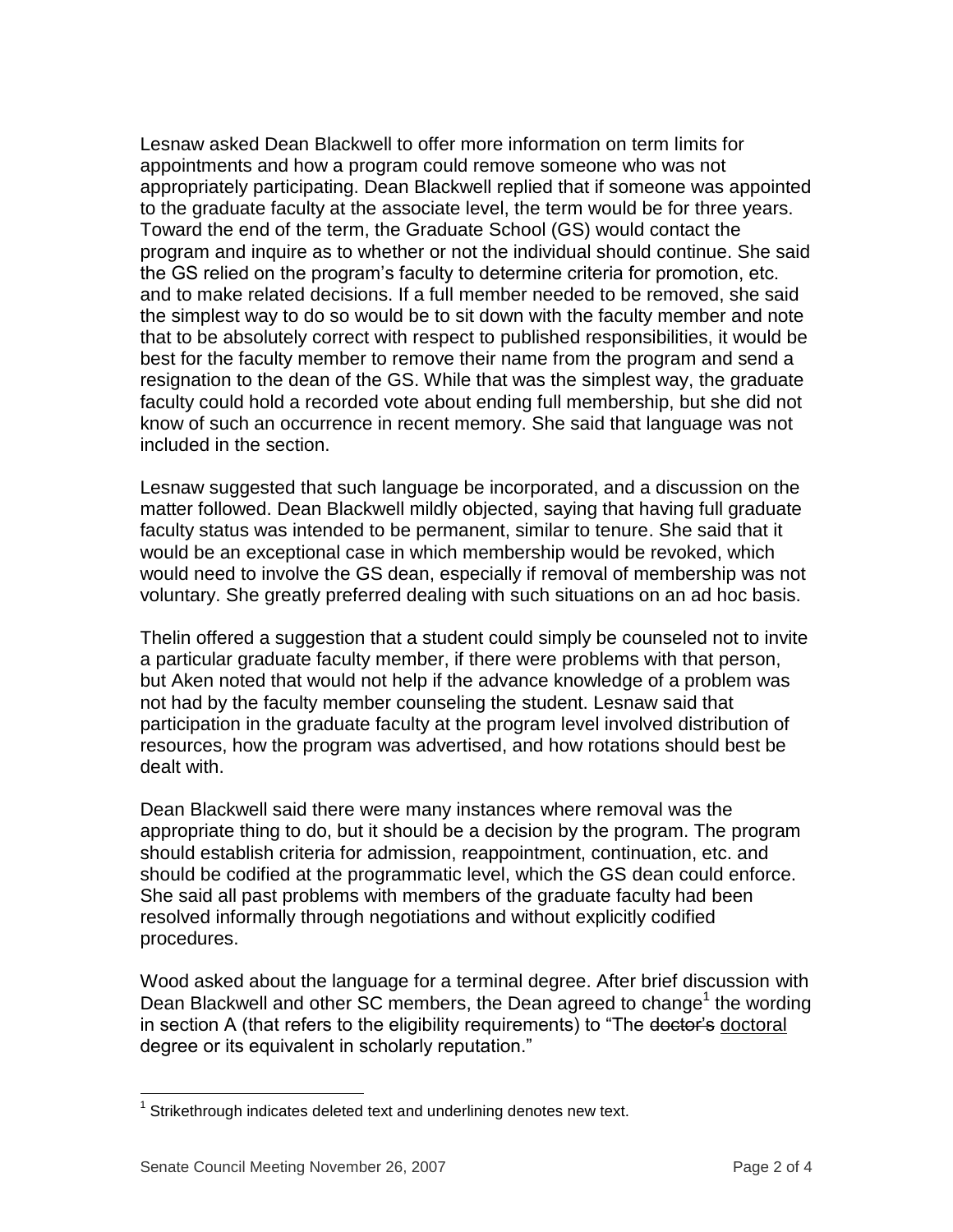Thelin stated that there were a number of retired senior faculty members who were in graduate programs. He asked about how such faculty members were accommodated and whether they could chair a committee. Dean Blackwell replied that membership for one year after retirement was allowed for continuation and service on currently extant committees that were finishing up. She said she was very lenient and that such decisions were made on a case-bycase basis. She said that if a faculty member retired but was planning on remaining in Lexington, had a post-retirement appointment and was active in the program she would allow that individual to continue graduate faculty membership as long as they were associated with UK. If the person moved far away, it could be problematic for the student, although it very much depended on how engaged the faculty member was. She said she recalled one faculty member who paid their way to return to Lexington for defenses for years after retiring. She said that UK should want those types of faculty to continue their work. She said that those retiring faculty with many committee assignments were asked to go over their committee responsibilities with the GS dean prior to retiring, to see if there were any committees that the faculty member could retire from. She added that some faculty, however, did not wish to be involved whatsoever after retiring.

In response to Thelin's question about continuity concerns for a student who might be very close to finishing, Blackwell said that unless the faculty member was in town and had a post-retirement appointment, she would require that a local co-chair be appointed so the student would have continuity and the possibility of day-to-day contact with someone at UK.

In response to Lesnaw, Dean Blackwell said that she did not think such language was in the proposal currently being reviewed, but rather that it was in the director of graduate studies' policy and on the GS web site.

After a brief discussion about the effective date, Randall **moved** to send the change to the method of appointment to graduate faculty, with Wood and the Chair's changes, to the University Senate for approval with a positive recommendation, to be effective immediately. Michael **seconded**. A **vote** was taken and the motion **passed** unanimously with seven in favor.

## 3. Proposed Changes to *Senate Rules 3.2.0 & 3.3.0* [\(Procedures for Processing](http://www.uky.edu/USC/New/files/20071119/courseprogramchangesmemotosencouncil.pdf)  [Course and Program Changes\)](http://www.uky.edu/USC/New/files/20071119/courseprogramchangesmemotosencouncil.pdf)

There was a brief discussion. Mrs. Brothers handed out a memo from the Health Care Colleges Council (HCCC) regarding some concerns about the proposal in its present form. As a result, Wood **moved** to send the proposal back to the Senate's Rules and Elections Committee for further review. Yanarella **seconded**. A **vote** was taken and the motion **passed** unanimously with six in favor.

The Chair then asked if SC were willing to discuss changes to the "Going Forward" document that was approved at the November 19 SC meeting that outlined future steps for creating and approving a reformed USP proposal. He